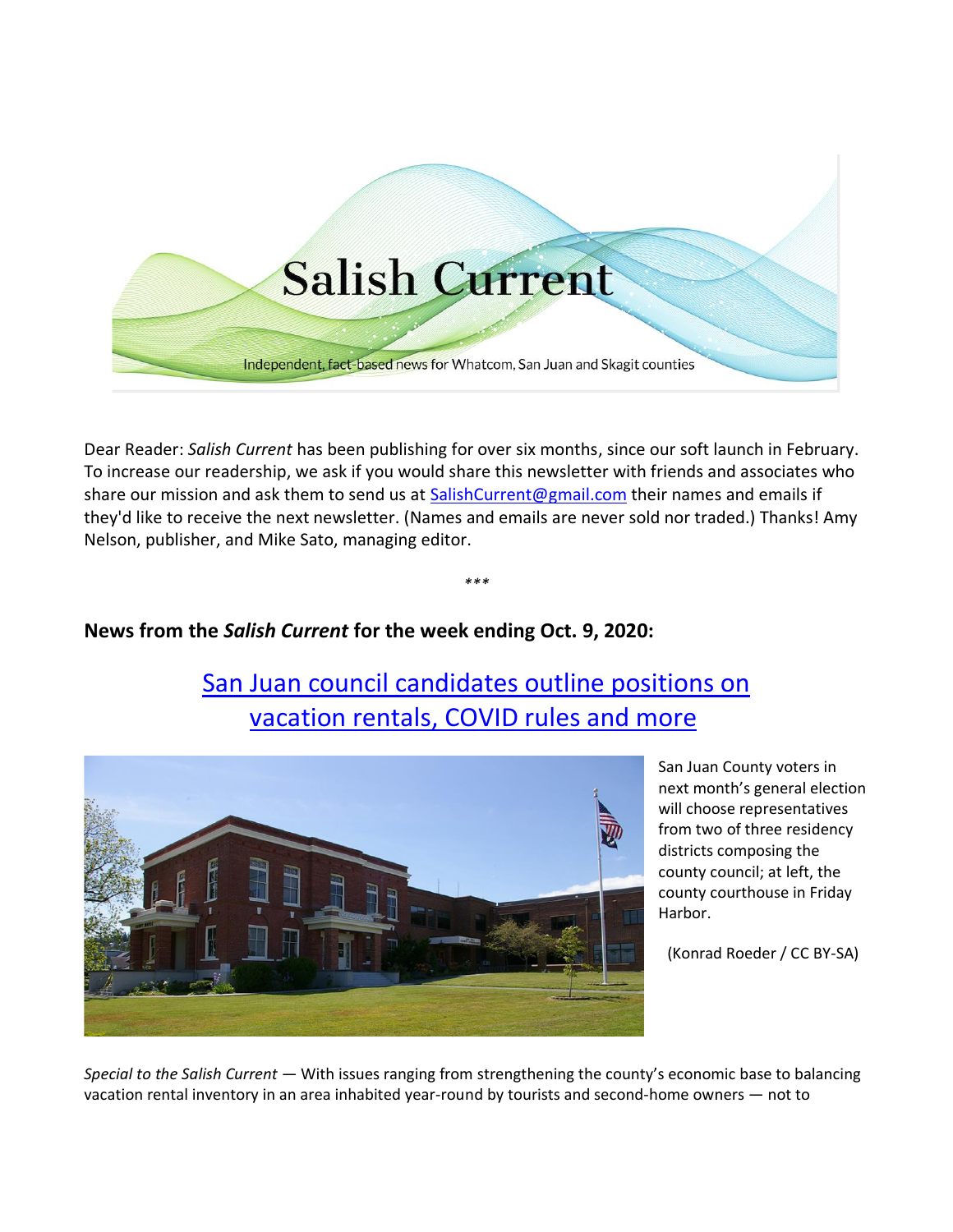mention year-round residents — two of three seats on the San Juan County Council are up for election next month. The incumbent faces a challenger in one race, and two first-timers are vying for another. [Read more.](https://salish-current.org/2020/10/06/san-juan-council-candidates-outline-positions-on-vacation-rental-covid-rules-and-more/)

Also:

**40th and 42nd district candidates tell where they stand on policing, COVID, more** [\(Salish Current\)](https://salish-current.org/2020/10/02/ready-to-vote-40th-and-42nd-district-candidates-tell-where-they-stand-on-policing-covid-more/)

**San Juan County Council District 2 candidates respond to questions about growth in the islands.** [\(The](https://theorcasonian.com/district-2-candidates-respond-is-sjc-prepared-for-unanticipated-growth/)  [Orcasonian\)](https://theorcasonian.com/district-2-candidates-respond-is-sjc-prepared-for-unanticipated-growth/)

**San Juan County Council District 1 and 2 candidates respond to questions about local issues.** [\(Community](https://drive.google.com/file/d/1ET8X455_Qe6jfFJkW8Wie_RCjS4KSzln/view)  [Rights San Juan Islands, Friends of the San Juans, the Madrona Institute\)](https://drive.google.com/file/d/1ET8X455_Qe6jfFJkW8Wie_RCjS4KSzln/view)

# \* **[Whose water is it in Whatcom County? / Community Voices](https://salish-current.org/2020/10/09/whose-water-is-it-in-whatcom-county-community-voices/)**



From headwaters around Mount Baker, the Nooksack River flows 75 miles into its delta on Bellingham Bay. With increasing competition for water rights and decreasing water levels resulting from climate change, some say water rights adjudication is needed now.

(Washington State Department of Ecology photo)

*By Eric Hirst* — This may surprise you: Water, even in wet Whatcom County, is a scarce resource. Although we get lots of rain and snow in the winter, summer flows in the three forks and mainstem of the Nooksack River and in its many tributaries are often too low to support healthy salmon populations. [Read more here.](https://salish-current.org/2020/10/09/whose-water-is-it-in-whatcom-county-community-voices/)

\*\*\* Salish Current *affirms its commitment to work for truth, justice, equality and healing for all people. #SayTheirNames #BlackLivesMatter #NoJusticeNoPeace*

\* \* \*

### **News from around the region:**

#### **Health & Safety**

• Skagit County's COVID-19 14-day averages have been rising to 32.5 cases per 100,000 residents with the trend predicted to continue rising. [\(Skagit Valley Herald/paywall\)](https://www.goskagit.com/news/local_news/skagit-county-covid-19-cases-spiking-again/article_5f45d5c5-da2a-50ee-a5fd-4201f12739f2.html)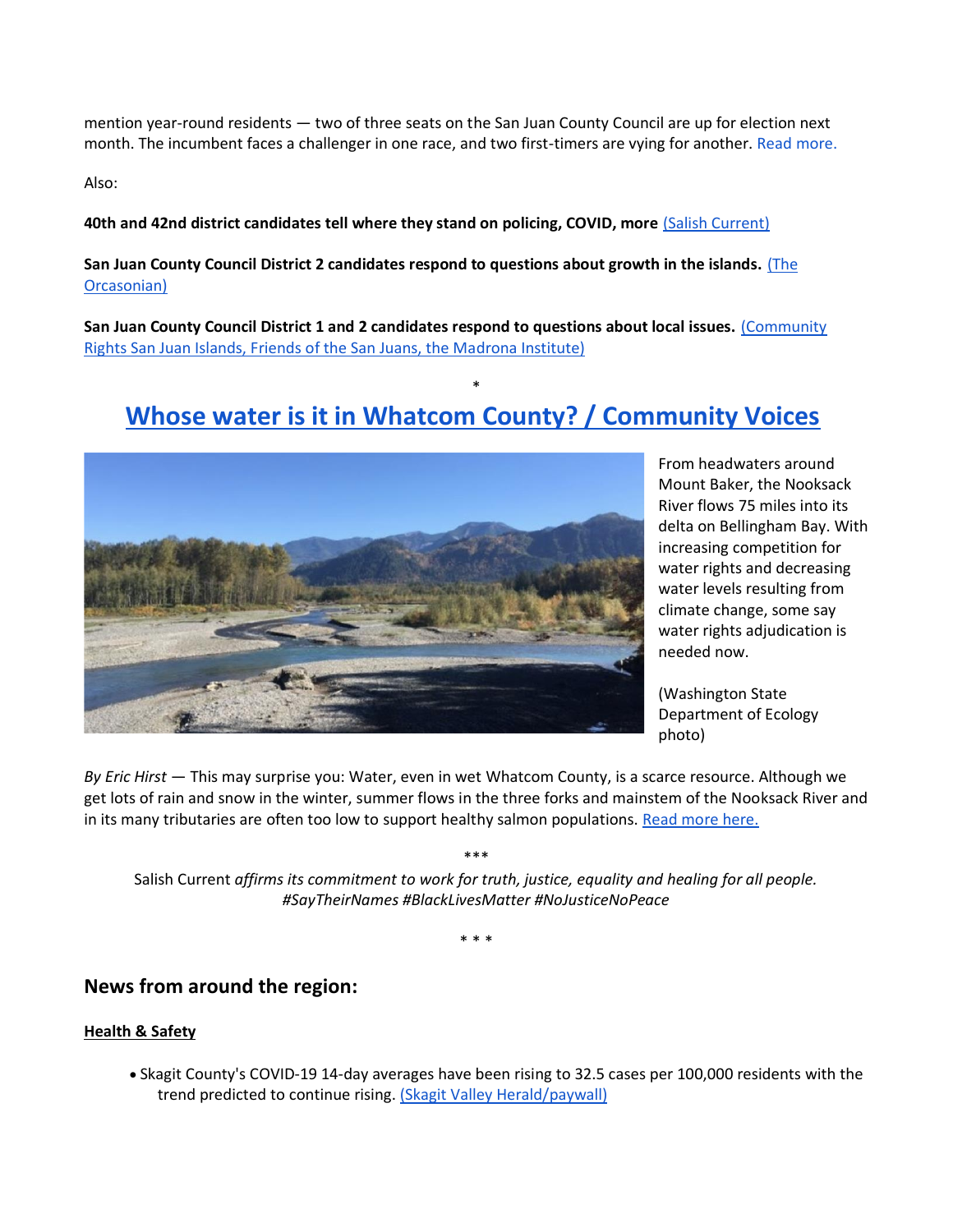#### **Education**

- All Whatcom County school districts, except Meridian, reported fewer enrollments this year compared to last year, in large part due to the coronavirus. [\(Bellingham Herald\)](https://www.bellinghamherald.com/news/coronavirus/article246296300.html)
- In-person classes for kindergarteners and special-needs students begin in the [Meridian School](https://www.smore.com/h0q59)  [District](https://www.smore.com/h0q59) Oct. 19, followed by first- and second-graders Oct. 26. Ferndale School District kindergarten and individual-needs students will begin in-person learning Oct. 19, followed on Oct. 26 by first graders who opt for the hybrid program. [\(My Ferndale News\)](https://myferndalenews.com/ferndale-school-district-announces-start-to-in-person-classes-for-some-students_108070/)
- The Office of Superintendent of Public Instruction announced that it is using CARES Act funding to contract with internet service providers — Ziply, Presidio and Comcast — to connect up to 60,000 students and their families to their online learning from home through the end of the 2020–21 school year at no cost. Congress provided \$195 million to Washington's school districts and \$21 million to OSPI for statewide coordination and support. [\(News Tribune\)](https://www.thenewstribune.com/article246182170.html)
- The Samish Indian Nation and Anacortes School District are working to integrate tribal history and culture into subjects taught at various grade levels in the district. [\(Skagit Valley Herald/paywall\)](https://www.goskagit.com/news/local_news/effort-underway-to-weave-samish-tribal-perspective-into-anacortes-schools/article_76baaac7-07c8-5916-96ac-328afd88602f.html)

#### **Government**

#### City of Bellingham

- The City of Bellingham continues deliberating in special session Oct. 12 at 10 a.m. on the mayor's proposed \$664 million [2021-2022 budget.](https://cob.org/wp-content/uploads/2021-22-Preliminary-Budget.pdf) The special session on [Oct. 5](https://meetings.cob.org/Meetings/ViewMeeting?id=2339&doctype=1) included a workshop on the police budget.
- Proceedings of the Oct. 12 special meeting will be accessible [here.](https://meetings.cob.org/Meetings/ViewMeeting?id=2343&doctype=1) More special budget workshop meetings will be held Oct. 19, 26. and Nov. 2.
- The Bellingham City Council regular meeting on Oct. 12 at 7 p.m. includes the following [agenda](https://meetings.cob.org/Meetings/ViewMeeting?id=2290&doctype=1) items:
- The Council will hold a public hearing on a resolution in support of renewal of the Bellingham Transportation Fund in the November 2020 general election. [\(22767\)](https://meetings.cob.org/Documents/ViewDocument/Agenda%20Bill%2022767.pdf?meetingId=2290&documentType=Agenda&itemId=16330&publishId=18038&isSection=false)
- The Council will discuss a presentation regarding the public-private partnership to redevelop the former Aloha Motel at 315 N. Samish Way into a mixed-use, mixed-income affordable housing development known as Samish Commons. [\(22776\)](https://meetings.cob.org/Documents/ViewDocument/Agenda%20Bill%2022776.pdf?meetingId=2290&documentType=Agenda&itemId=16346&publishId=18045&isSection=false)
- The Council will discuss an overview of current and proposed shelters, facilities and programs available to serve those unsheltered community members currently in unapproved encampments. [\(22573\)](https://meetings.cob.org/Documents/ViewDocument/Agenda%20Bill%2022573.pdf?meetingId=2290&documentType=Agenda&itemId=16360&publishId=18074&isSection=false)

#### Whatcom County

• The next meeting of the Whatcom County Council is scheduled for Oct. 13 at 6 p.m. To participate, click [here.](http://www.whatcomcounty.us/3415/Participate-in-Virtual-Council-Meetings) The [agenda items](https://whatcom.legistar.com/View.ashx?M=A&ID=735053&GUID=473E7E21-C280-4F85-BECD-67A40BA1A510) include: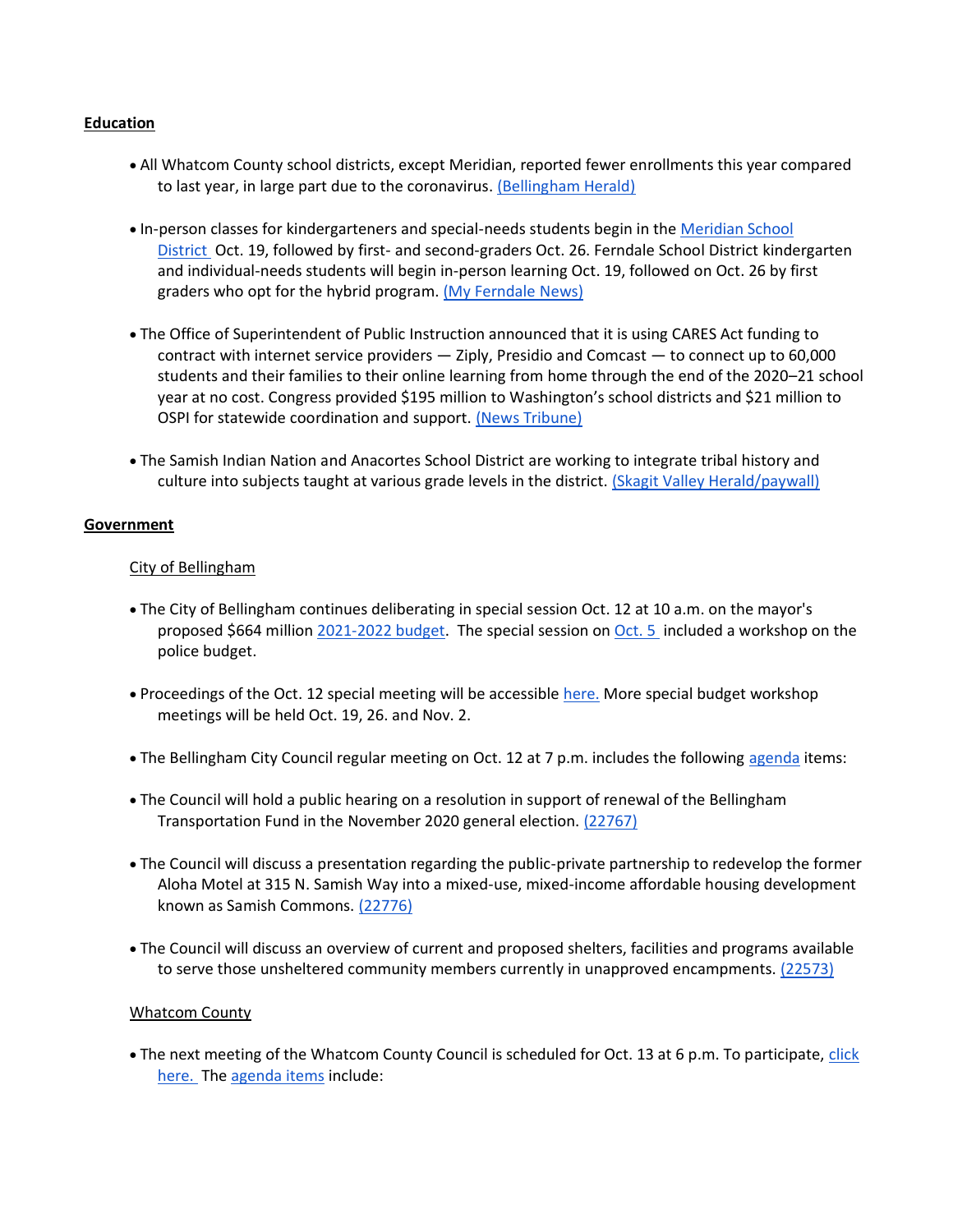- The Council will discuss and approve the [Public Participation Plan](https://whatcom.legistar.com/View.ashx?M=F&ID=8835728&GUID=2D33E109-9871-47C3-BC38-A677DA2FDE21) for Whatcom County Comprehensive Plan and Development Regulation Amendments, Comprehensive Plan Amendment, Growth Management Act, Public Participation Plan, Zoning [\(AB2020-421\)](https://whatcom.legistar.com/View.ashx?M=F&ID=8835727&GUID=C1DA1E0A-78DD-45E1-93BE-C87E5387626E)
- The Council will consider the appointment to the Climate Impact Advisory Committee of applicants Stevan Harrel, Sue Gunn, Hunter Hassig [\(AB2020-362\)](https://whatcom.legistar.com/LegislationDetail.aspx?ID=4636105&GUID=E9E533F0-EF77-4BCC-874F-03ACC758FC3D)
- The next scheduled meeting of the Whatcom County Council is Oct. 27.

#### Port of Bellingham

- The Port of Bellingham Commission met on Oct. 6. Here is the [agenda](https://www.portofbellingham.com/AgendaCenter/ViewFile/Agenda/_10062020-452) and the [video](https://www.youtube.com/watch?v=sdfAuKMtSqA) of the proceedings.
- The Port announced that its 2021 Preliminary Strategic Budget will be available electronically on Oct. 26 [online.](https://www.portofbellingham.com/) On Nov. 3 and Nov. 17 at 4 p.m. at Harbor Center Room and via Zoom, the Port will have presentations and hold public hearings on the budget and the proposed 2021 property tax levy. Written comments will be accepted through 5 p.m. Nov. 16. The Port is scheduled to formally adopt the budget on Nov. 17 at 4 p.m.

#### **Nature**

- In response to a 2019 directive from the state legislature, the Washington Department of Fish and Wildlife has issued a draft Environmental Impact Statement outlining options to license the whale watch industry to prevent the extinction of Southern Resident killer whales. Details on the proposal are [here;](https://wdfw.wa.gov/species-habitats/at-risk/species-recovery/orca/rule-making) comments are open until COB Oct. 23 online [here.](https://www.surveymonkey.com/r/V736PTB) [\(Seattle Times\)](https://www.seattletimes.com/seattle-news/environment/new-orca-focused-rules-take-shape-for-whale-watching-in-washington/)
- The Nooksack River watershed is one of two areas recommended by the state Department of Ecology for adjudication of water rights, a court process likely taking several years to play out. The recommendation goes to the governor and state Legislature for consideration. In general, farmers have been opposed to the adjudication step while tribes have been in favor. (Lynden [Tribune/paywall\)](https://www.lyndentribune.com/news/nooksack-watershed-tabbed-for-adjudication/article_59d80816-082e-11eb-8245-eb7ad7a9445c.html)

#### **Commentary**

• Whose water is it in Whatcom County? From headwaters around Mount Baker, the Nooksack River flows 75 miles into its delta on Bellingham Bay. With increasing competition for water rights and decreasing water levels resulting from climate change, some say water rights adjudication is needed now. Eric Hirst writes. [\(Salish Current/Community](https://salish-current.org/2020/10/09/whose-water-is-it-in-whatcom-county-community-voices/) Voices)

#### **Business**

- The Port of Anacortes revenue projection for its 2021 budget was reduced to \$15.2 million due to anticipated losses from continuation of the pandemic. [\(Anacortes American\)](https://www.goskagit.com/anacortes/news/port-lowers-revenue-projection-to-15-2-million-in-2021budget-plan/article_5d4e2836-0824-11eb-9df2-33046f5c642f.html)
- The San Juan County Lodging Tax Committee will not call for funding proposal this year because the pandemic severely reduced tax revenue available for new tourism-related projects next year. [\(San](https://sanjuanupdate.com/2020/10/san-juan-county-halts-lodging-tax-proposals/)  [Juan Update\)](https://sanjuanupdate.com/2020/10/san-juan-county-halts-lodging-tax-proposals/)